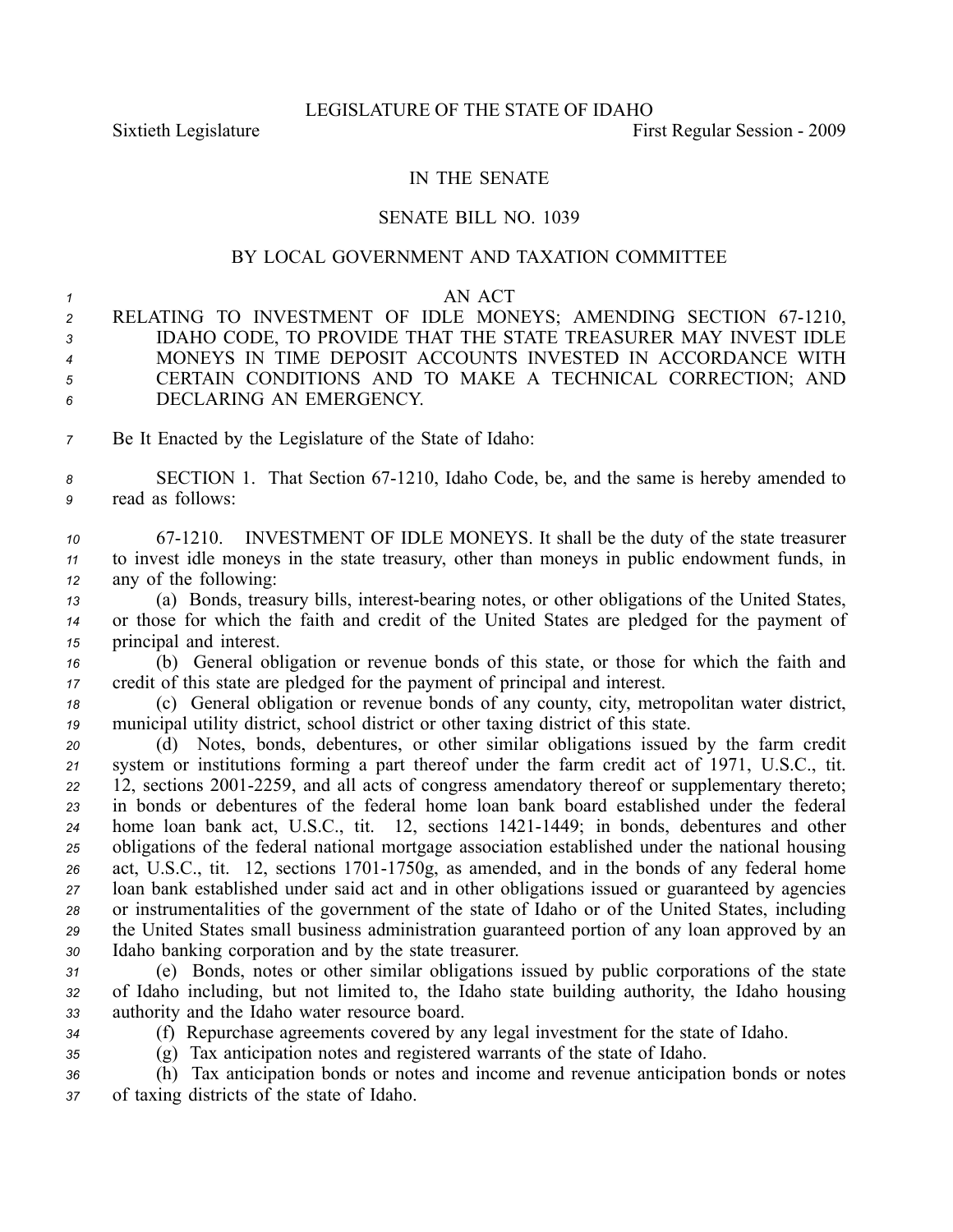*<sup>1</sup>* (i) Time deposit accounts and savings accounts in state depositories including, but not *<sup>2</sup>* limited to, accounts on which interest or dividends are paid and upon which negotiable orders *<sup>3</sup>* of withdrawal may be drawn, and similar transaction accounts.

 (j) Time deposit accounts and savings accounts of state or federal savings and loan associations located within the geographical boundaries of the state in amounts not to exceed the insurance provided by the federal savings and loan insurance corporation including, but not limited to, accounts on which interest or dividends are paid and upon which negotiable orders of withdrawal may be drawn, and similar transaction accounts.

*<sup>9</sup>* (k) Revenue bonds of institutions of higher education of the state of Idaho.

 (l) Share, savings and deposit accounts of state and federal credit unions located within the geographical boundaries of the state in amounts not to exceed the insurance provided by the national credit union share insurance fund and/or any other authorized deposit guaranty corporation, including, but not limited to, accounts on which interest or dividends are paid and upon which negotiable orders of withdrawal may be drawn, and similar transaction accounts.

 (m) Money market funds whose portfolios consist of any allowed investment as specified <sup>16</sup> in this section. The securities held in money market portfolios must be dollar-denominated, meaning that all principal and interest payments on such <sup>a</sup> security are payable to security holders in United States dollars.

*<sup>19</sup>* The term "idle moneys" means the balance of cash and other evidences of indebtedness *<sup>20</sup>* which are accepted by banks as cash in the ordinary course of business, in demand deposit *<sup>21</sup>* accounts, after taking into consideration all deposits and withdrawals, on <sup>a</sup> daily basis.

 The interest received on all such investments, unless otherwise specifically required by law, shall be paid into the general account of the state of Idaho. Provided, unless otherwise specifically provided by statute, any interest earned on funds received by the state pursuan<sup>t</sup> to <sup>a</sup> 25 federal law, regulation, or federal-state agreement which governs disposition of interest earned upon such funds shall be accounted for separately to give effect to the federal law, regulation, or federal-state agreement.

 If the interest is to be credited to <sup>a</sup> separate account, the state treasurer shall charge the account an investment administration fee. The amount of the fee shall be determined annually by the state treasurer and submitted to the board of examiners for approval as stipulated in section 673524, Idaho Code. The fee shall be expressed as an annual percentage of the average daily balance of the account, including separate investments, if any, of that account. 33 The fee shall be charged monthly in an amount approximately one-twelfth (1/12) of the fee which would be payable on an annual basis. The amount of the investment administration fee shall constitute an appropriation from the account for which the investment administration services are rendered.

 The state treasurer shall charge an investment administration fee to each such state fund or account, including the general account fund, which receives investment income from investments administered by the office of state treasurer. The investment administration fee shall be determined annually by the state treasurer and submitted to the board of examiners for approval, as stipulated in section 673524, Idaho Code. The fee shall be expressed as an annual percentage of the average daily balance of the fund or account, including separate investments, if any, of that fund or account. The fee shall be charged monthly in an amount approximately onetwelfth (1/12) of the fee which would be payable on an annual basis. The amount of the investment administration fee shall constitute an appropriation from the fund or account for which the investment administration services are rendered.